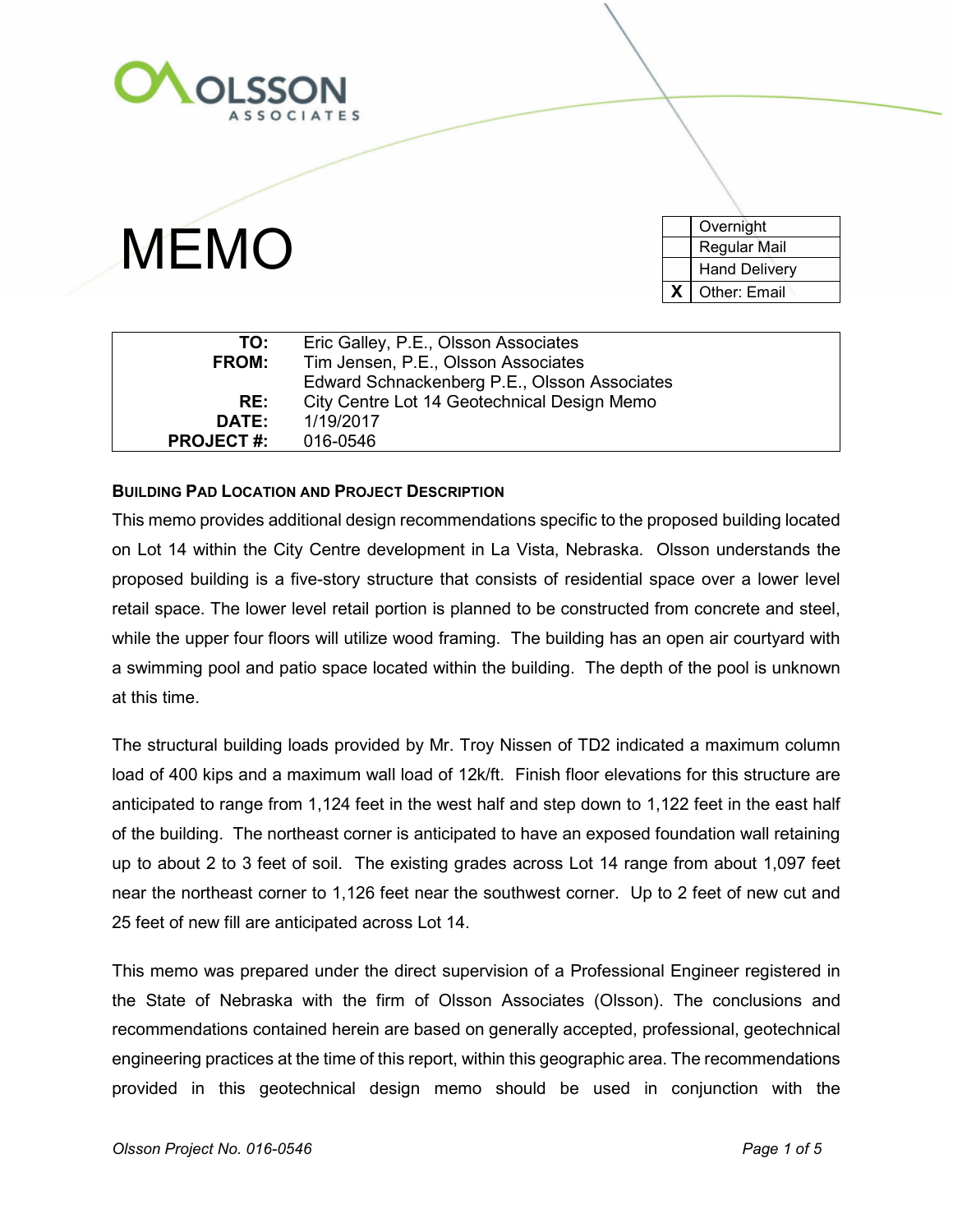recommendations provided in Olsson Associate's Report of Geotechnical Exploration titled La Vista City Centre Project and dated September  $9<sup>th</sup>$  2016.

# **ADDITIONAL SITE PREPARATION**

Given the variable amount of earthwork planned across Lot 14, it is recommended a preload be implemented to allow time for the onsite compressible soils to consolidate from the loading of the new structural fill materials. All structural fill placed on and around Lot 14 should be placed and allowed to settle in accordance with *Section D.1.c* of the original geotechnical report prepared by Olsson. Overall settlement of around 8 inches was predicted in this area as a result of the new fill placement. The preload is recommended to be completed below and within 25 feet of the new building per the geotechnical report. This is primarily applicable to permanent structural fill placement. Where the new building will have exposed foundation walls, it is recommended that the preload extend beyond the building pad at least 10 feet at the upper FFE before transitioning back to existing site grades at a 1H:1V. It is recommended the building pad be overbuilt by 1 to 2 feet with structural fill to account for any settlement that occurs during the preload period. When the settlement monitoring program is complete, the excess structural fill can be removed to design FFE exposing what should be a construction ready surface.

# **SHALLOW FOUNDATION DESIGN CONSIDERATIONS**

To provide uniform support for the new building and reduce total and differential building settlement to within tolerable limits, it is recommended that the new shallow spread foundations be supported by a minimum 3-foot thickness of structural fill. The structural fill should extend at least 1.5 feet beyond each side of the spread foundations before transitioning back to existing site grades at a minimum slope of 1H:1V. To allow for larger, more efficient equipment to be utilized during the overexcavation operations, the contractor could consider overexcavating the entire building pad to a uniform depth of 3 feet below the deepest foundation elevation. This approach allows larger areas to be overexcavated and reworked which typically provides a more uniform end product. Regardless of the overexcavation approach utilized, it is recommended the overexcavation extend at least 5 feet outside the edges of perimeter foundations (or 10 feet beyond the building footprint) before transitioning back to existing site grades at a 1H:1V slope. This additional overexcavation around the building (perimeter and interior courtyard areas) will provide a densified, less permeable, soil zone around building foundations that will be less susceptible to future moisture infiltration. All new structural fill should be field tested by a representative of Olsson's geotechnical engineers for compaction and moisture content at the time of placement. After the overexcavation has been completed and new structural fill has been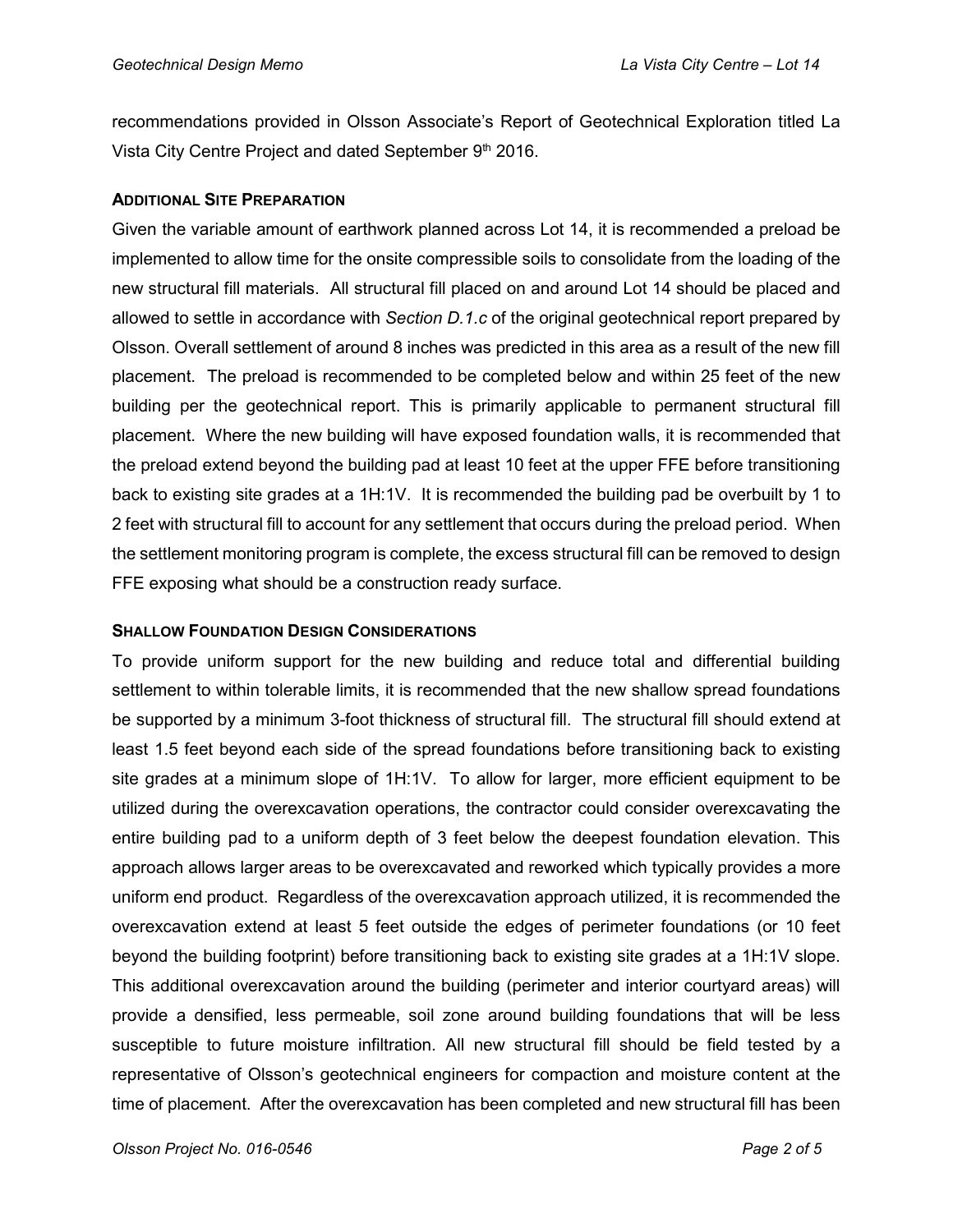placed and compacted back to design grades, the new shallow spread foundation can be designed using a net allowable soil bearing pressure of 3,000 psf. To expedite construction, the overexcavation and structural fill placement below and around building foundations should be completed before the site is preloaded as recommended in this memo and the original geotechnical report.

### **SHALLOW FOUNDATION DESIGN – OPTION 1**

If the recommendations provided in the original geotechnical report and this memo are followed, this site will be suitable for supporting the new building foundations in Lot 14 on conventional shallow spread foundations bearing on a minimum 3 feet of compacted structural fill. Foundations supported by the recommended thickness and lateral extent of structural fill may be designed utilizing a net allowable soil bearing pressure of up to 3,000 pounds per square foot (psf). Refer to the *Shallow Foundation Design Considerations* section of this memo for more information. The use of the recommended design bearing pressure is contingent on having the foundation subgrades observed by an Olsson geotechnical engineer or his authorized field representative at the time of overexcavation and prior to placing new structural fill, reinforcing steel, or concrete to document that the subgrade soils are consistent with those encountered during this exploration.

After the bearing surfaces for new foundations have been observed and documented by an Olsson representative, concrete should be placed as soon as possible to avoid subjecting the exposed soils to drying, wetting, or freezing conditions. If foundation bearing soils are subjected to such conditions, the geotechnical engineer should be contacted to reevaluate foundation bearing materials.

Footings should have minimum dimensions in accordance with local building codes. Olsson recommends minimum dimensions of 16 inches for continuous footings and 30 inches for isolated column footings to minimize the potential for localized bearing failure. Footings in unheated areas are recommended to bear at a minimum depth of 42 inches below the lowest adjacent final ground surface. It is recommended that interior footings in heated areas bear at a depth as shallow as possible below the lowest adjacent final ground surface.

If the recommendations in this report are followed, total post-construction settlement for the Lot 14 structure is anticipated to be less than 1-inch with differential settlement limited to less than ½ inch between adjacent columns. To reduce the effects of differential settlement, floating floor slabs with expansion joints, independent from wall and column loads, will be important in minimizing the potential cracking that can occur along and around the foundation systems. Floor slab control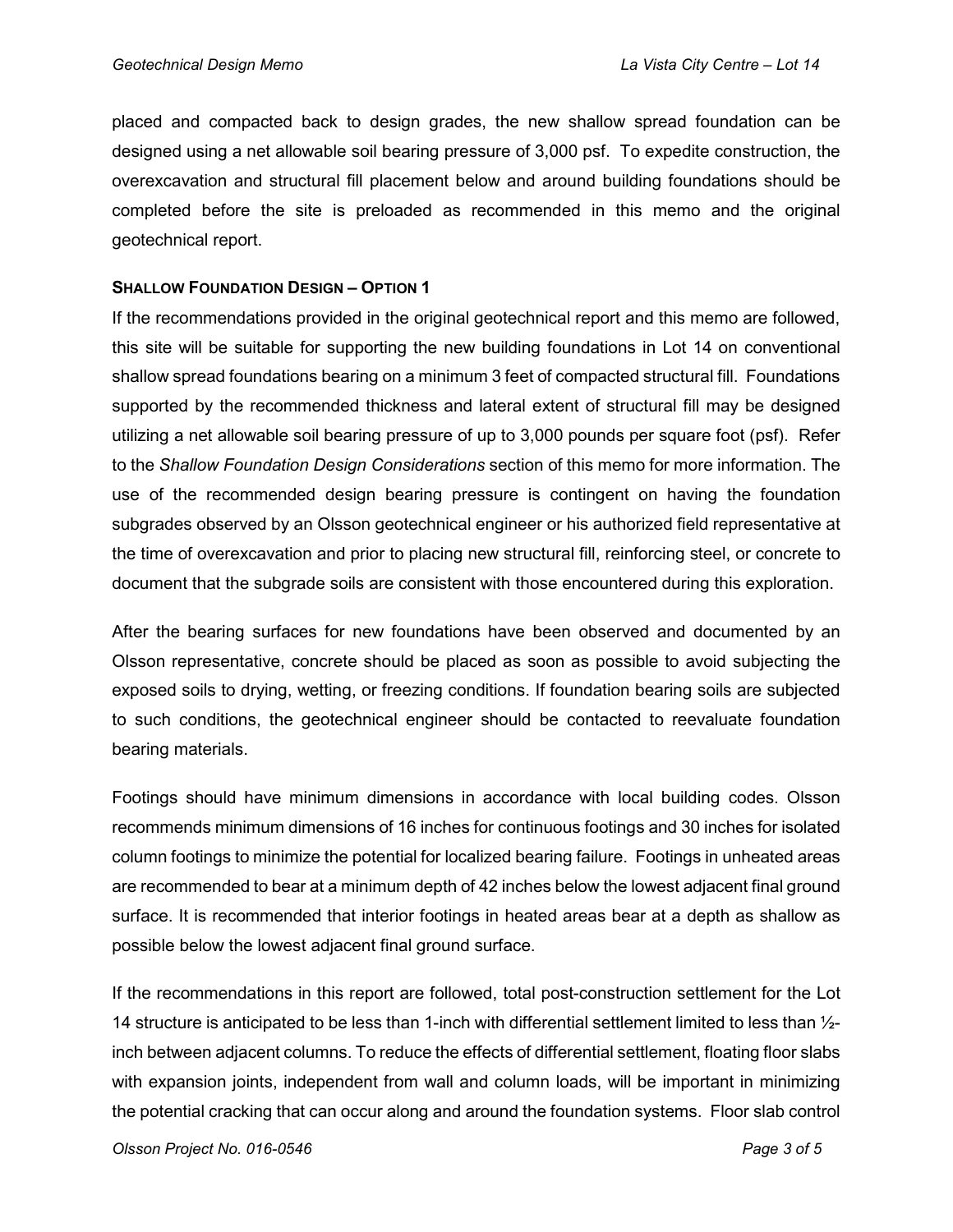joints should be considered to reduce potential damage due to shrinkage cracks.

### **INTERMEDIATE FOUNDATION DESIGN – OPTION 2**

The building on Lot 14 may also be supported by an intermediate foundation system to increase the allowable soil bearing capacity and reduce overall building settlement. The design of specific stone column systems is proprietary and is typically completed by the installing or specialty contractor. The intermediate foundation contractor should design the stone column diameter spacing, depths, and aggregate properties of the foundation system. The stone column foundations should be designed to limit total settlement to 1-inch and differential settlement to ½ inch. The applicable net allowable soil bearing pressure for shallow spread foundations will be determined by the specialty contractor after review of the building loads and FFE's. Based on local experience with similar projects, allowable soil bearing pressures ranging from 3,500 to 5,000 psf can typically be achieved for shallow foundations supported by a stone column system. Contact information is provided below for stone column installers/designers familiar with the soils in the Omaha area and the specific details regarding this project site.

| Company                           | <b>Contact</b> | <b>Phone</b><br><b>Number</b> | <b>Email Address</b>                 |
|-----------------------------------|----------------|-------------------------------|--------------------------------------|
| Subsurface<br>Constructors        | Lyle Simonton  | $(314)$ 421-2460              | Isimonton@subsurfaceconstructors.com |
| Ground Improvement<br>Engineering | Deanna Baker   | (402) 651-1673                | dbaker@groundimprovementeng.com      |

The intermediate foundation system should include the total costs associated with design, mobilization, installation, demobilization, and removal or disposal of spoils, as necessary. To establish a final cost estimate for the stone column design, the installer will typically require the final site and grading plans, the original geotechnical report, this design memo, and the applicable foundation plans.

Footings should have minimum dimensions in accordance with local building codes. Olsson recommends minimum dimensions of 16 inches for continuous footings and 30 inches for isolated column footings to minimize the potential for localized bearing failure. Footings in unheated areas should bear at a minimum depth of 42 inches below the lowest adjacent final ground surface. Interior footings in heated areas can bear at a depth as shallow as required below floor slabs.